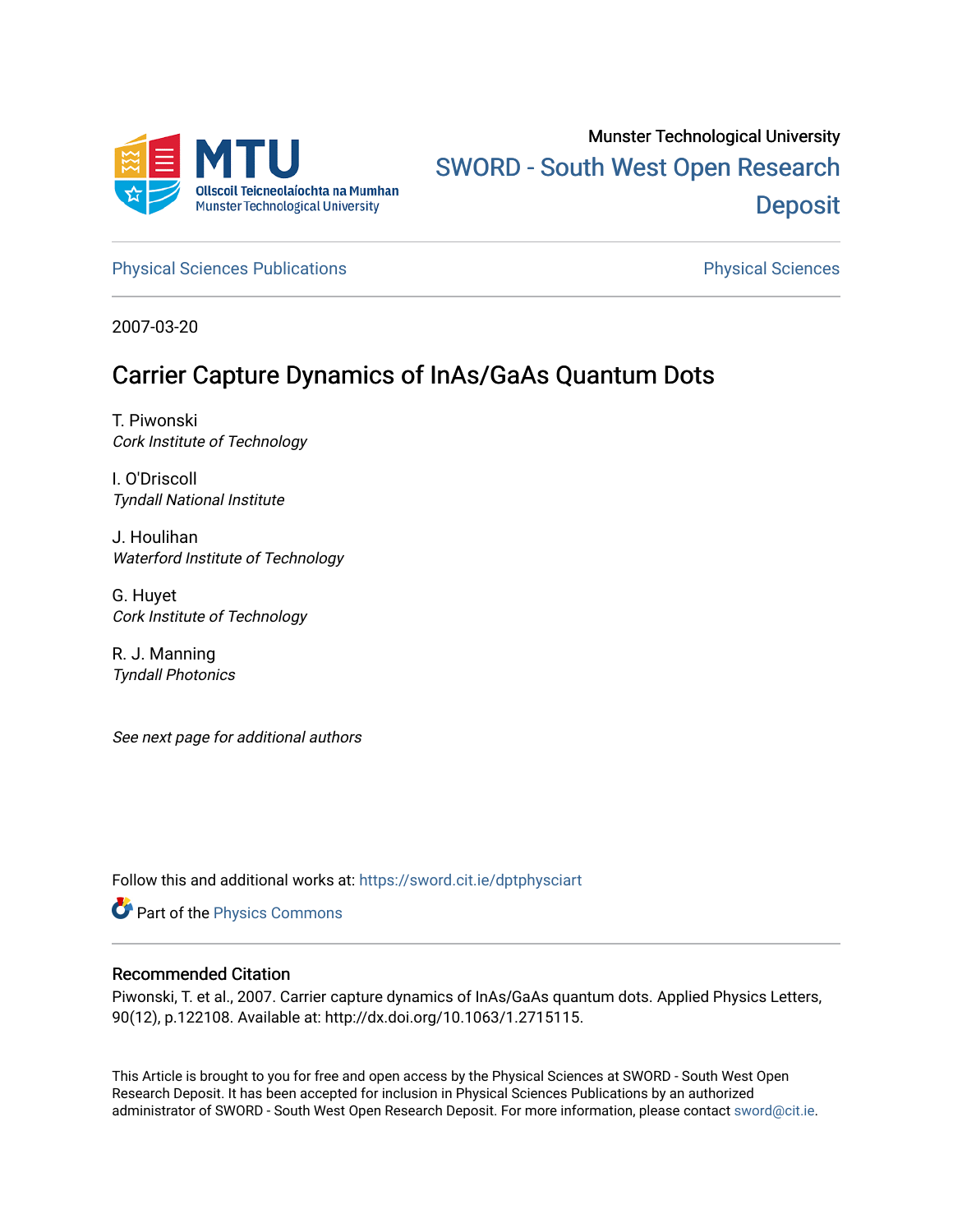### Authors

T. Piwonski, I. O'Driscoll, J. Houlihan, G. Huyet, R. J. Manning, and A. V. Uskov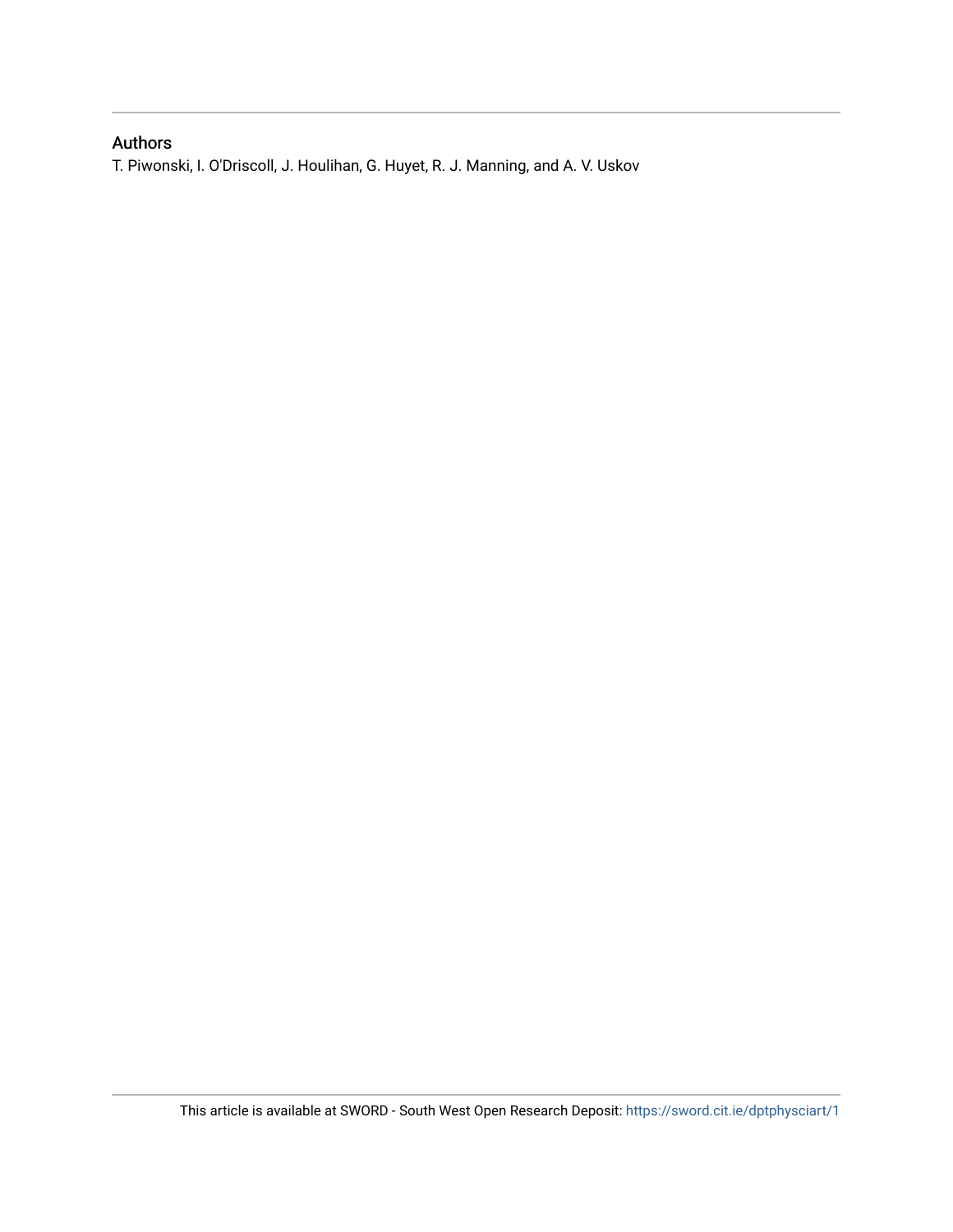## **[Carrier capture dynamics of InAs/GaAs quantum dots](http://dx.doi.org/10.1063/1.2715115)**

T. Piwonski,<sup>a)</sup> I. O'Driscoll, J. Houlihan,<sup>b)</sup> G. Huyet,<sup>c)</sup> and R. J. Manning *Tyndall National Institute, Lee Maltings, Prospect Row, Cork, Ireland*

A. V. Uskov

*P.N. Lebedev Physical Institute, Moscow, Russia 119991 GSP-1*

Received 27 January 2007; accepted 16 February 2007; published online 20 March 2007-

Carrier dynamics of a 1.3  $\mu$ m InAs/GaAs quantum dot amplifier is studied using heterodyne pump-probe spectroscopy. Measurements of the recovery times versus injection current reveal a power law behavior predicted by a quantum dot rate equation model. These results indicate that Auger processes dominate the carrier dynamics. © *2007 American Institute of Physics*. [DOI: [10.1063/1.2715115](http://dx.doi.org/10.1063/1.2715115)]

Quantum dot (QD) photonic materials have attracted much study in recent years as they have the potential to deliver the stability and coherence of atomic sources within a compact and efficient semiconductor device.<sup>1</sup> Characteristics such as reduced sensitivity to optical feedback and reduced alpha parameter have made such materials attractive as laser sources.<sup>[2](#page-4-1)</sup> Also, the suppression of pattern effects in QD semiconductor optical amplifiers (SOAs) shows promise for high speed applications.<sup>3[,4](#page-4-3)</sup> The understanding of the high speed carrier dynamics of these materials is crucial for their optimization and exploitation. To address this issue, timeresolved spectroscopy has been used to investigate the fundamental carrier decay time scales of SOA structures and determine their suitability for high speed applications. Such pump-probe studies are usually performed using pulse widths of a few hundred femtoseconds to picoseconds in order to sufficiently resolve the relaxation dynamics of high speed devices.<sup>3</sup>

In this letter, we apply such techniques to the study of InAs/GaAs QD SOAs emitting near  $1.3 \mu$ m. Similar QD devices have been studied previously and, in general, it was shown that the carrier dynamics in QDs can be described by three characteristic time scales; an initial ultrafast component with a time scale of 100s of femtoseconds to picoseconds and commonly related to intradot scattering,  $6-8$  an interme-diate component of up to 10s of picosecond duration,<sup>7[,8](#page-4-6)</sup> commonly attributed to the capture of carriers into the dot and a much longer time (100s of picoseconds) related to the refill-ing of carriers into the wetting layer.<sup>4,[9](#page-4-7)</sup> In addition, several authors have already pointed out the role of Auger effects in the carrier dynamics of quantum dot devices. For example, previous studies of the threshold current density of lasers as a function of temperature have shown that carrier interband relaxation times are Auger dominated.<sup>10</sup> Recent experimental studies of the ground and excited state recovery as a function of the injection current have also suggested that the ultrafast relaxation processes are Auger dominated.<sup>8</sup>

<span id="page-2-0"></span>Here, we present an analysis of the intermediate recovery time scale which corresponds to the dot capture time, as a function of the injection current using time-resolved spectroscopy. By focusing on the dependence of the dot capture time on bias level and performing theoretical calculations to interpret our results, we highlight the importance of Auger effects in this slower component of the gain recovery. It is worthwhile pointing out that the carrier dynamics at this time scale currently constitutes the main limitation for high speed optical information processing applications when the device is operated in the ground state saturated regime (i.e., maximally inverted), and thus it is vital that the underlying physical mechanisms for this process be well understood.

The experimental arrangement is very similar to that presented originally in Ref. [5.](#page-4-4) Pulses of about 300 fs pulse width at 1.32  $\mu$ m were obtained from a titanium-sapphire pumped, optical parametric oscillator (OPO). The pumpprobe differential transmission was measured using a heterodyne detection as in Ref. [5.](#page-4-4) Briefly, the output of the OPO was split into three beams (reference, pump, and probe). Acousto-optic modulators were used to shift the frequency of the probe and reference beams by 80 and 79 MHz, respectively. After propagation through the amplifier with suitable delays, the probe and reference beams were overlapped on a slow detector. The amplitude of the difference frequency (1 MHz) was detected using a high frequency lock-in amplifier. This signal is proportional to the transmission of the amplifier. The QD SOAs were  $3 \text{ mm}$  long,  $4 \mu \text{m}$  width ridges with tilited, antireflection coated facets, and were fabricated from material which consisted of six stacks of InAs/GaAs QDs in a dots-in-a-well structure, grown by Zia Inc. and operating at 1.32  $\mu$ m (for further details see Ref. [11](#page-4-9)). Figure [1](#page-3-0) shows the characteristic amplified spontaneous emission as a function of bias level, showing the appearance of the ground and excited states at 1320 and 1250 nm, respectively. An example of the gain recovery curve in the 0 – 8 ps range at a bias of 30 mA is shown on Fig. [2](#page-3-1) and demonstrates the biexponential nature of the underlying processes for this range. For the remainder of this letter we will focus on the behavior of the longer of these two times (dot capture time) and thus we do not need to correct for nonlinearities and coherent artifacts that usually occur for very small pump-probe delays. A method for treating such nonlinearities is outlined in Ref. [12.](#page-4-10) Figure [3](#page-3-2) shows the behavior of the capture time as a function of SOA bias current, plotted on a log-log scale, and demonstrating the power law behavior. From this graph, it is clear that there is a  $J^x$  dependence, where the exponent *x* was measured to be  $-0.6 \pm 0.1$ . The

<span id="page-2-1"></span>a)Also at Cork Institute of Technology, Cork, Ireland; electronic mail: tomasz.piwonski@tyndall.ie

<span id="page-2-2"></span>b) Also at Waterford Institute of Technology, Waterford, Ireland; electronic mail: johoul@gmail.com

c) Also at Cork Institute of Technology, Cork, Ireland.

**<sup>90</sup>**, 122108-1 © 2007 American Institute of Physics

**Downloaded 21 Mar 2007 to 143.239.102.1. Redistribution subject to AIP license or copyright, see http://apl.aip.org/apl/copyright.jsp**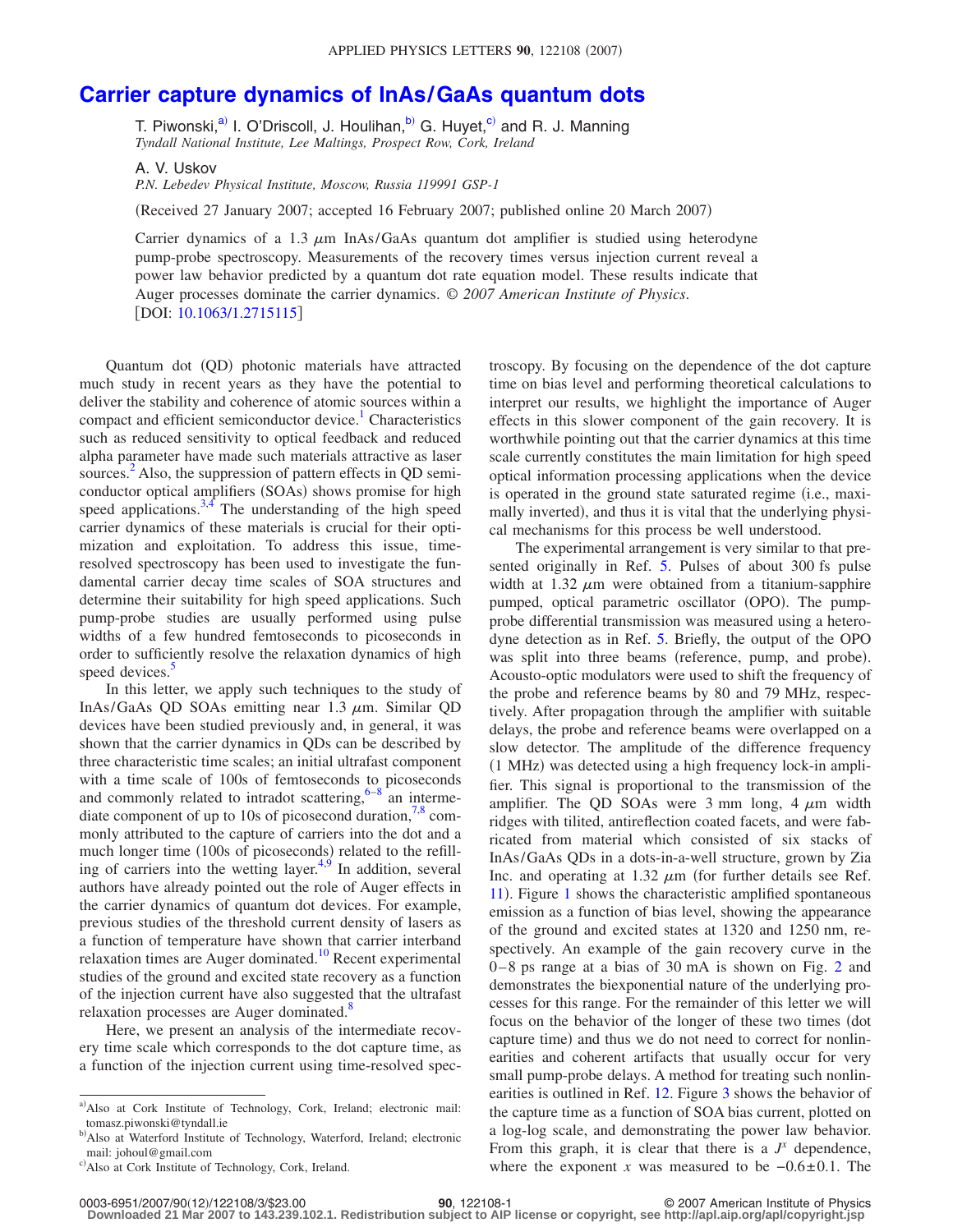<span id="page-3-0"></span>

FIG. 1. Amplified spontaneous emission as a function of bias level for the QD device. The currents were 25, 50, 100, 125, 150, and 175 mA.

uncertainty in the slope is obtained statistically by performing many different scans, some with varying parameters such as pump and probe pulse energies.

To understand the physics that leads to the observed power law behavior, we consider a rate equation model of quantum dot carrier dynamics, similar to Ref. [13.](#page-4-11) The system is described in terms of separate normalized carrier density states (wetting layer  $N_{wl}$  pumped by *J*, excited state  $N_e$ , ground state  $N_g$ ) with capture and escape terms between adjacent states and interband recombination for each state. The key feature of the model is that the physics of the capture/ escape and recombination processes can be expressed through the parameters  $\alpha$  and  $\beta$ , respectively. For the capture/escape terms,  $\alpha = 1$  corresponds to a phonon assisted capture/escape, while  $\alpha = 2$  or higher corresponds to Augertype capture/escape processes. The recombination terms are parametrized by  $\beta$ , with  $\beta = 1$  describing a monomolecular process,  $\beta = 2$  describing spontaneous emission, and  $\beta = 3$  describing an Auger dominated process. The equations read

<span id="page-3-4"></span>
$$
\dot{N}_{\text{wl}} = J - \gamma_1 N_{\text{wl}}^{\alpha} (1 - N_e) + \epsilon_1 \gamma_1 N_e^{\alpha} - \gamma_3 N_{\text{wl}}^{\beta},
$$

$$
\dot{N}_e = \gamma_1 N_{\rm w1}^{\alpha} (1 - N_e) - \epsilon_1 \gamma_1 N_e^{\alpha} - \gamma_2 N_e^{\alpha} (1 - N_g)
$$

$$
+ \epsilon_2 \gamma_2 N_g^{\alpha} (1 - N_e) - \gamma_4 N_e^{\beta},
$$

<span id="page-3-2"></span>

FIG. 3. Plot of dot capture time as a function of bias current showing the power law behavior. The fitted exponent is −0.6± 0.1.

$$
\dot{N}_g = \gamma_2 N_e^{\alpha} (1 - N_g) - \epsilon_2 \gamma_2 N_g^{\alpha} (1 - N_e) - \gamma_5 N_g^{\beta}.
$$
 (1)

The parameters  $\gamma_1$  and  $\gamma_2$  determine the strength of the capture processes into the excited and ground states, respectively, while  $\epsilon_1$  and  $\epsilon_2$  do similarly for the escape processes from these states. The  $(1-N)$  terms are Pauli blocking factors for ground and excited states. The  $\gamma_4$ ,  $\gamma_5$ , and  $\gamma_6$  parameters scale the strength of the wetting layer, excited state, and ground state recombination processes, respectively, and were set to one for the remainder of this letter.

A numerical stability analysis of this system of equations was performed in order to calculate the capture time of the excited state from the wetting layer as a function of bias level (shown on Fig. [4](#page-3-3) for  $\alpha = 2$  and  $\beta = 3$ , other parameters in caption). The capture time (solid line) displays a power law behavior for high pump levels; the corresponding exponent of -0.69 over the fitted region (dots) is in general agreement with the experimental results. These values for  $\alpha$  and  $\beta$ correspond to Auger processes for both the capture and recombination times. Since previous studies have shown that Auger effects dominate the interband relaxation processes,<sup>10</sup> we can conclude that Auger mediated carrier capture is necessary to reproduce the experimentally observed behavior.

Equations  $(1)$  $(1)$  $(1)$  can be further simplified, under the assumptions that the scattering between excited and ground states is much faster than the excited state capture from the wetting layer and the excited state evaporation is negligible. In this case, the equations can be simplified to read

<span id="page-3-1"></span>

FIG. 2. Pump induced gain change as a function of pump-probe delay showing the biexponential behavior. The amplifier bias was 30 mA.

<span id="page-3-3"></span>

FIG. 4. Plot of calculated dot capture time using Eq.  $(1)$  $(1)$  $(1)$  as a function of bias current (thin line). Note that for high pump, the graph displays a power law behavior with a fitted exponent of −0.69. The parameters of the model were  $\gamma_1 = 10$ ,  $\gamma_2 = 1000$ ,  $\epsilon_1 = 0.005$ , and  $\epsilon_2 = 0.2$ .

**Downloaded 21 Mar 2007 to 143.239.102.1. Redistribution subject to AIP license or copyright, see http://apl.aip.org/apl/copyright.jsp**